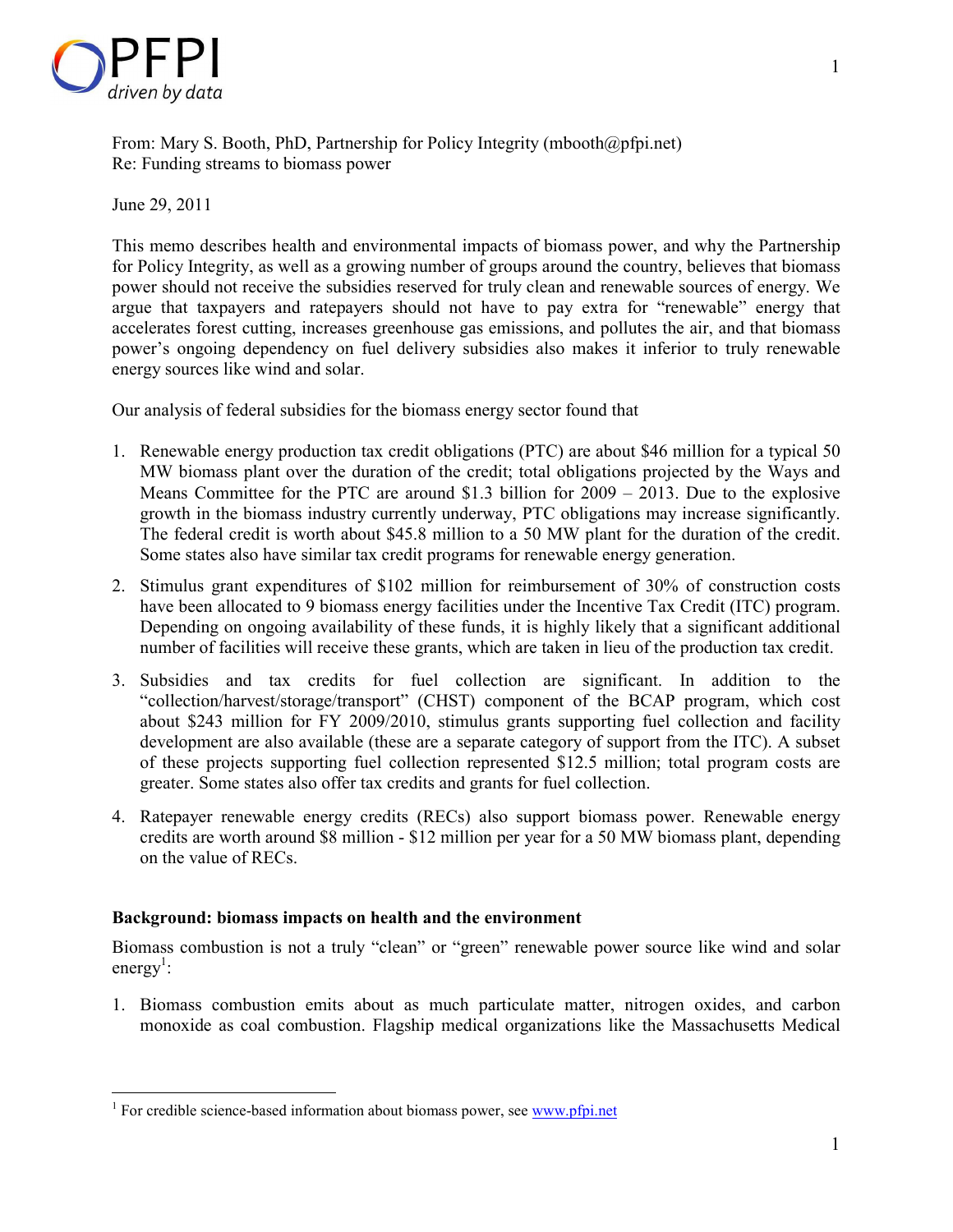Society and the American Lung Association have issued statements warning about the health effects of burning biomass to generate power. Biomass power is not a "clean" technology.<sup>2</sup>

- 2. Burning biomass for power emits significantly more  $CO<sub>2</sub>$  than fossil fuels per unit energy generated. The assertion that biomass is "low carbon" or "carbon neutral" is based on the assumption that where "waste" materials are used as fuel, biomass power plants emit no more CO2 than would have been emitted had that waste been left to decompose. When new trees are cut for use as fuel, the argument for carbon neutrality assumes forest regrowth will once again take up the carbon released by burning. Both these assertions ignore the fact that burning biomass emits significantly more  $CO<sub>2</sub>$  than burning fossil fuels, and does so instantaneously. This has an immediate effect on climate.<sup>3</sup>
- 3. Explosive growth in the biomass power industry, fueled by federal, state and ratepayer subsidies, is outstripping potential fuel supplies of "waste" wood. This threatens forests and the industries they already support. For instance in Wisconsin, the Packaging Corporation of America filed testimony with the state's Public Service Commission, objecting to the approval of a new 50- MW biomass plant being developed by Domtar and We Energies. PCA's testimony states, "The scale of operations may also result in unforeseen forest management impacts, e.g., clearcutting of northern hardwood stands for whole tree chips".<sup>4</sup>

As an example of the resource demand and pollutant emissions from utility-scale biomass power facilities, we provide statistics for a typical 50 MW wood-burning biomass plant, the proposed Russell Biomass plant in Massachusetts.

**Russell Biomass, MA**: 50 MW; actual capacity:  $55 - 57$  MW (parasitic load at the plant typically represents at least an additional 10% of plant capacity).

- **Fuel consumption** assuming 95% online time: 626,000 tons of green wood/year (this is the equivalent wood that clearcutting 5,700 acres of Massachusetts forest a year would yield)
	- **CO**<sub>2</sub> **emissions**: 631,000 tons per year
- **Pollutant emissions** (from air permit issued by MA Department of Environmental Protection):
	- **Particulate matter: 84.3 tons/yr**
	- Vitrogen oxides:  $194.5 \text{ tons/yr}$
	- Carbon monoxide: 243.1 tons/yr
	- Sulfur oxides:  $81$  tons/vr

-

- Volatile organic compounds: 32.4 tons/yr
- Ammonia: 32.4 tons/yr
- Mercury: 8 lb/yr
- $\blacksquare$  Lead: 400 lb/yr
- Hydrochloric acid: 11.4 tons/yr
- Hazardous air pollutants: 49.1 tons/yr

<sup>&</sup>lt;sup>2</sup> See statement from the Massachusetts Medical Society at **http://www.pfpi.net/wp**content/uploads/2011/03/Massachusetts-Medical-Society-\_-Massachusetts-Medical-Society-Adopts-Policy-Opposing-Biomass-Power-Plants1.pdf. The June 2011 statement from the American Lung Association is at http://www.pfpi.net/wp-content/uploads/2011/06/ala-energy-policy-position.pdf

<sup>&</sup>lt;sup>3</sup> The Manomet Study, commissioned by the State of Massachusetts, determined that "net" emissions from biomass power exceed those from coal for a period of 40 years, even taking forest regrowth into account. This is because forests are currently growing and sequestering carbon, and cutting trees for fuel degrades the ability of forests to pull carbon out of the air while simultaneously increasing the amount of carbon emitted per unit energy generated, relative to fossil fuels.

<sup>&</sup>lt;sup>4</sup> See our post on this topic at http://www.pfpi.net/when-industry-gets-worried-about-clearcutting-for-biomass-fuelit%E2%80%99s-time-for-epa-to-listen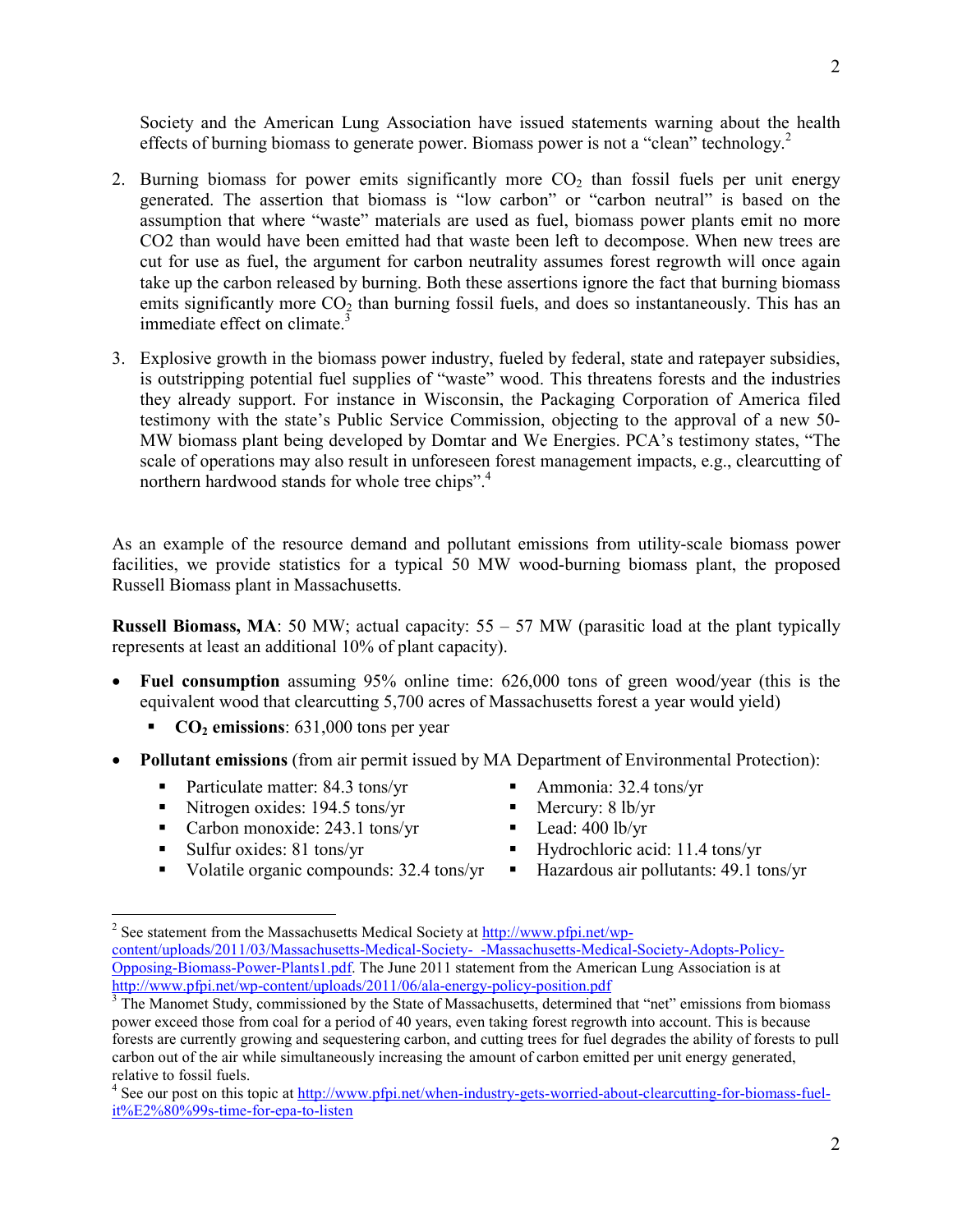#### **Financial incentives for biomass power**

Biomass power plants are eligible for significant financial support from taxpayers and electricity ratepayers. Ratepayers pay extra on their electricity bill for renewable energy credits (RECs). Taxpayers pay for biomass energy in the form of energy production tax credits and programs that subsidize fuel collection and delivery, at both the state and federal levels.

#### *Federal tax credit programs*

The Federal Renewable Electricity Production Tax Credit  ${}^5$ (PTC) pays 2.2¢/kWh for closed-loop biomass and  $1.1\ell$ /kWh for "open loop" biomass, and generally applies to first 10 years of facility operation. This represents about \$45.8 million to a 50 MW plant over ten years.

Despite the higher rate offered for "closed loop" biomass facilities (which use crops grown exclusively for use as fuel) few if any facilities have taken advantage of the program. The industry recognizes that it is unrealistic and uneconomic to meet emerging biomass fuel needs – which are massive – with purpose-grown crops. Instead, open-loop facilities, which overwhelmingly use forest wood, predominate.

Assuming fulltime operation, a 50 MW open-loop plant can generate about \$3.38 m a year from the open-loop production tax credit. Total production tax credit expenditures for open-loop biomass power are estimated at \$1.3 billion for 2009 to 2013 in a report from the Ways and Means Committee.<sup>6</sup>

Energy Information Administration (EIA) projections of biomass build-out, translated to PTC obligations and assuming that facilities receive the credit for ten years, sum to about \$3.3 billion ("reference" scenario<sup>7</sup>) to \$4.7 billion ("high coal cost" scenario, used as a proxy for increasing costs of emitting carbon) for the  $2012 - 2022$  period.<sup>9</sup> The EIA anticipates that much of future biomass power generation will occur at coal plants co-firing biomass rather than at new, stand-alone facilities, as this represents the least-cost option for ramping up biomass power generation quickly. However, despite EIA's projections, there are far more stand-alone biomass plants that co-firing projects currently proposed.

#### *Stimulus grants for plant development under Section 1603 of ARRA*

Ongoing payments for biomass power production are an attractive incentive, but perhaps more attractive is the Incentive Tax Credit program, which provides a one-time 30% reimbursement of facility development costs under Section 1603 of the American Reinvestment and Recovery Act. The

<sup>&</sup>lt;sup>5</sup> http://www.dsireusa.org/incentives/incentive.cfm?Incentive\_Code=US13F&re=1&ee=0

<sup>&</sup>lt;sup>6</sup> Joint Committee on Taxation, for the House Committee on Ways and Means and Senate Committee on Finance. Estimates of federal tax expenditures for fiscal years 2009 – 2013. January 11, 2010.

<sup>&</sup>lt;sup>7</sup> http://www.eia.gov/oiaf/aeo/tablebrowser/#release=AEO2011&subject=6-AEO2011&table=16-AEO2011&region=0-0&cases=ref2011-d020911a<br><sup>8</sup> http://www.eia.gov/oiaf/aeo/tablebrowser/#release=AEO2011&subject=0-AEO2011&table=16-

 $\frac{\text{AEO}2011\&\text{region}=0-0\&\text{cases}= \text{hccst11-d020911a}}{9}$  The analysis of the PTC obligation assumes that the PTC remains at 1.1¢/kWh and is granted to new electricity generation from biomass for a period of ten years. The irony of this situation is that although burning biomass actually increases CO2 emissions relative to burning coal, co-firing biomass is treated by EPA guidance as one way to "reduce" CO2 emissions, based on the assumption that all biomass burned is "waste" wood that would "decompose anyway", and therefore net emissions do not increase when this material is burned for fuel. In fact, forest harvesting for biomass is increasing.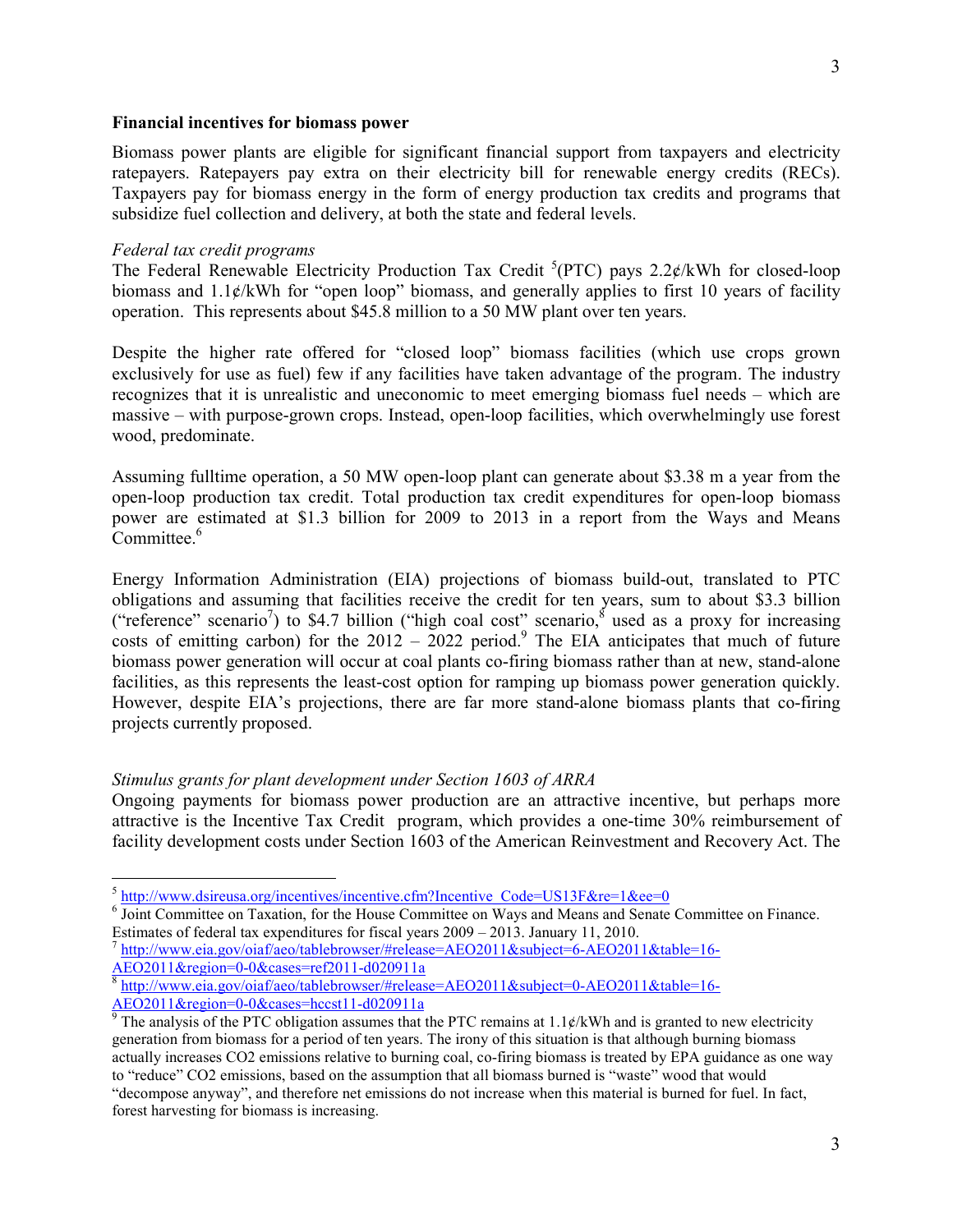biomass industry is currently undergoing explosive growth, driven in part by the availability of the ITC reimbursement, but these new facilities must choose between receiving the PTC, or receiving the ITC as a one-time payment. Given that the ITC reimbursement can represent greater value to biomass plants than the 1.1¢/kWh PTC payment over time, it seems likely that most stand-alone biomass facilities will opt for the stimulus payment, if they can demonstrate that they have started construction activities within the eligibility period or have achieved the "safe harbor" provision of expending 5% of facility costs by the deadline. However, for coal plants planning to co-fire biomass, eligibility for the ITC is confined to plants burning closed-loop fuels, only. Given that very few closed-loop projects are underway, most coal plants will likely opt for the PTC.

Open loop biomass combustion power plants that have taken the ITC so far represent about \$102 million in expenditures (does not include biogas, liquid biofuels projects or bio-products plants):

| <b>Business</b>                       | <b>Property</b><br><b>Location</b><br>N | <b>Amount</b><br><b>Approved</b> |
|---------------------------------------|-----------------------------------------|----------------------------------|
| Blue Lake Power, LLC                  | California                              | \$5,378,717.00                   |
| San Juan Bioenergy, LLC               | Colorado                                | \$296,977.00                     |
| Multitrade Telogia LLC                | Florida                                 | \$2,962,718.00                   |
| Multitrade Rabun Gap LLC              | Georgia                                 | \$8,503,434.00                   |
| L'Anse Warden Electric Company LLC    | Michigan                                | \$11,690,566.00                  |
| Thompson River Power, LLC             | Montana                                 | \$6,465,081.00                   |
| Evergreen Community Power LLC         | Pennsylvania                            | \$39,226,475.00                  |
| Rio Grande Valley Sugar Growers, Inc. | Texas                                   | \$10,232,261.00                  |
| Simpson Tacoma Kraft Company, LLC     | Washington                              | \$17,368,882.00                  |

To project the future cost of these stimulus grants to the biomass industry, we evaluated development costs for 82 representative facilities and determined that each MW of capacity is *projected* to cost around \$3.25 million, meaning a typical 50 MW plant would be projected to cost around \$163 million (actual development costs are likely greater). One industry database<sup>10</sup> estimates there are about 4,593 MW of new biomass power capacity currently in planning and permitting as freestanding plants (this does not include co-firing at coal plants). If all these power plants were built within the eligibility window, and all opted for the ITC at 30% of development costs, the projected obligation would be around \$4.48 billion (these are obviously not realistic assumptions, but they serve to put an outside bound on the cost estimate.)

<u>.</u>

 $10$  RISI Wood bioenergy facilities database, accessed February, 2011.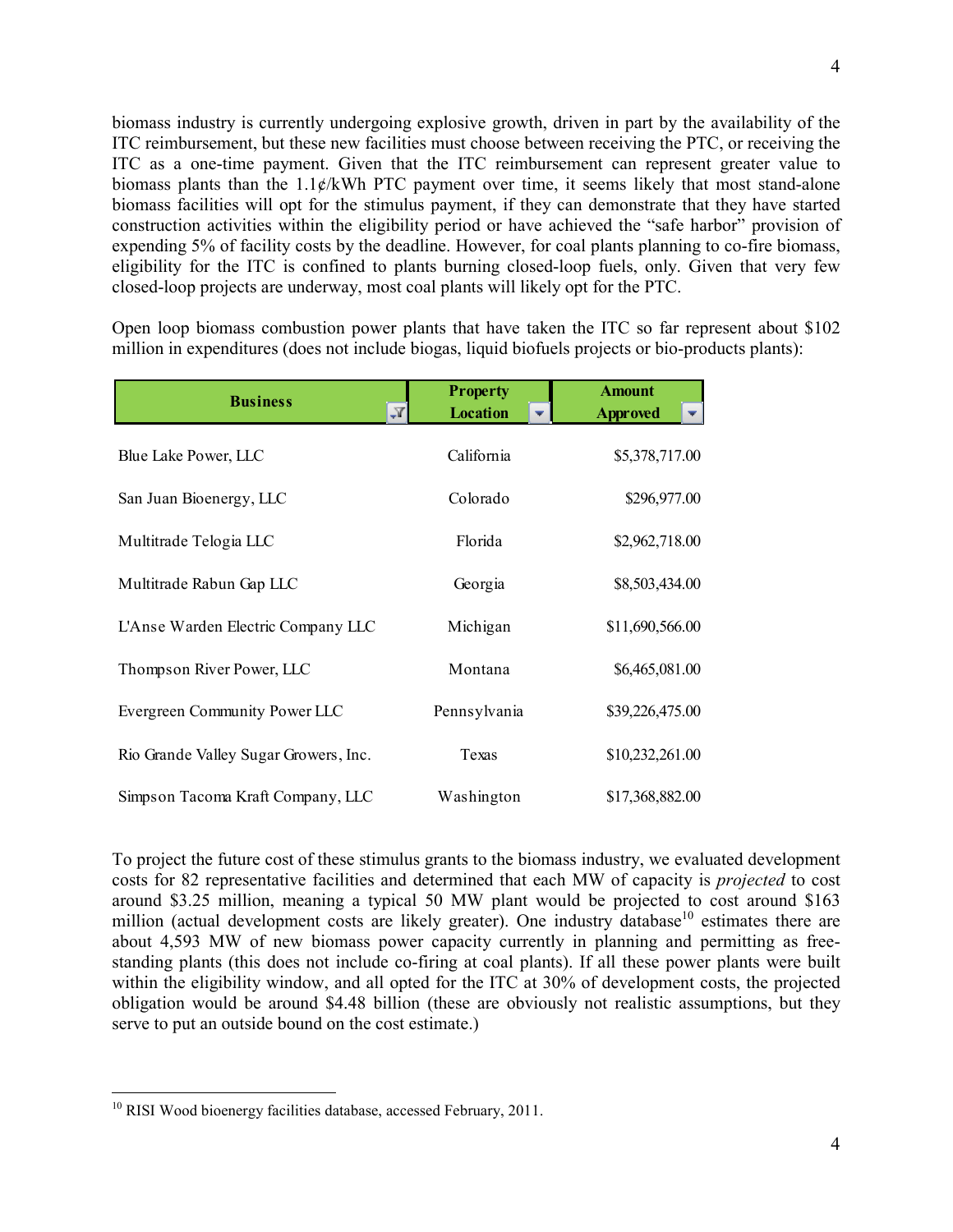### *Subsidies and tax credits for fuel collection and delivery*

Unlike true renewable energy facilities where the "fuel" (sunlight, wind, and geothermal, hydro, and tidal energy) is free, biomass power requires intensive and costly fuel collection and transport. Indeed, the biomass industry appears to require ongoing support and subsidies for fuel collection and delivery. The main program supporting this has been the Biomass Crop Assistance Program (BCAP), which was defunded in the recent House version of the agricultural appropriations bill, and will next be scrutinized by the Senate.<sup>11</sup> One component of BCAP, which provides matching payments for biomass fuel delivery, costs millions of dollars per year. The following are some of the categories of expense:

A subset of BCAP expenditures FY 2009 and FY 2010<sup>12</sup>

Agriculture resources: \$251,788 Herbaceous resources: \$215,038 Federal woody resources: \$12,435,269 Non-federal woody: \$190,530,908 Orchard wood waste: \$15,015,889 Pellets: \$5,367,939 Sawdust: \$12,842,021 Shavings: \$2,860,136

The program's reimbursement rate of \$45/dry ton translates to about \$25/green ton at average moisture content for wood. This means that the total for the program of \$242,985,210 translates to delivery of about 9.7 million tons of material, which would fuel about 5.9 million MWh of electricity generation. The program cost thus works out to about  $4.1\frac{\epsilon}{kWh}$ .

Besides the federal BCAP program, there are also state programs that promote collection and transport of biomass fuel. For instance, Oregon provides a tax credit<sup>13</sup> for biomass collection of \$10/ton for delivered woody biomass. The website explaining the Oregon program<sup>14</sup> explains the dependency of biomass facilities on such support, a surprising conclusion for a state so rich in woody resources that supposedly has abundant sources of logging "waste" (emphasis added):

Using conventional combustion technology without cogeneration, the estimated cost to generate electricity from biomass ranges from 5.2 to 6.7 cents per kilowatt-hour in Oregon and the Pacific Northwest. Actual costs would vary depending on financing, location, system design and fuel cost. In contrast, the estimated cost of generating electricity from a new natural gas-fired, combined-cycle power plant is 2.8 cents per kilowatt-hour.

For biomass-fueled power plants, reliance on variable supplies of forest and agricultural residues means that **a continuous supply of fuel may be uncertain**. Generation of electric power requires large quantities of biomass. **Fuel transportation, storage and handling costs** are a **significant part of the costs of** 

-

<sup>&</sup>lt;sup>11</sup> The BCAP program was characterized as "worthless" by Collin Peterson (D-Minn), the former chair of the House Agricultural committee and an early supporter of BCAP (http://biomassmagazine.com/articles/5576/bcap-reap-stillon-chopping-block-but-some-hope-remains)

<sup>&</sup>lt;sup>12</sup> https://www.fsa.usda.gov/Internet/FSA\_File/bcap\_chst\_component\_report.pdf

<sup>&</sup>lt;sup>13</sup>http://www.oregon.gov/DOR/PERTAX/2009\_piti/credits\_biomass.shtml

<sup>14</sup> http://www.oregon.gov/ENERGY/RENEW/Biomass/Cost.shtml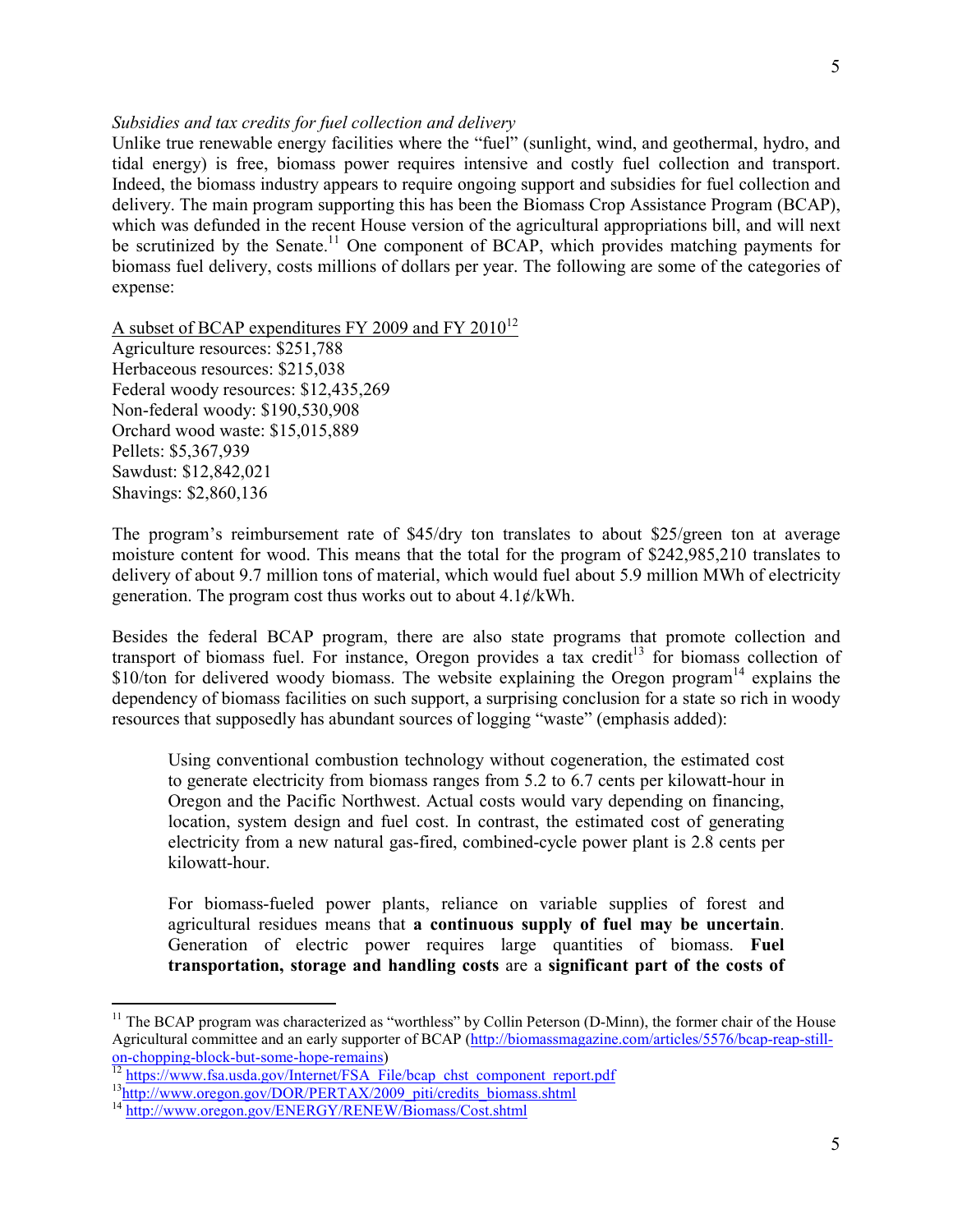**biomass energy production**. One strategy to deal with fuel supply uncertainty is to design the facility to handle multiple biomass fuel types. Future expansion of the biomass power market may require the development of a feedstock supply system based on large-scale production of biomass fuel from energy crops.

Federal stimulus money is also being used to support provision of biomass fuels. The summed project total from the first 12 pages of the website documenting biomass harvest projects<sup>15</sup> is over \$12 million. Some are necessary projects for hazardous fuels reduction, but many appear to have collection of biomass fuels as the chief priority. Some projects highlight the need for ongoing financial support for the biomass industry. For instance, the documentation page<sup>16</sup> for a \$800,000 Stimulus grant to the Oregon Department of Forestry states

To advance biomass utilization in Western Oregon it is apparent that new technology is needed to drive down the cost of collecting, grinding and delivering biomass hog fuel to generate electricity. **Currently biomass extraction costs exceed the value of the material for a variety of reasons**. For power producers such as Roseburg Forest Products to expand their power generating capacity, and thus expand biomass utilization, they need a long term cost effective supply of biomass fuel. The desired outcome for this project is to test new technology that **may help drive down the cost of recovering biomass fuel and make it economically viable to utilize biomass as a fuel for power generation in the future**. This will ultimately lead to the creation of long term sustainable jobs for rural counties in Western Oregon. Seventeen biomass units have been completed on a total of 1,746 acres (175% of target acres) collecting 27,165 green tons of biomass (91% of target).

From the figures provided, we can conclude that

- Average cost per ton of the material removed was about \$29/ton.
- The project goal is about 30,000 tons of biomass. At average plant efficiency, this wood would provide about 2 MW of electricity continuously for a year. It required logging almost 2,000 acres to do acquire this material.
- The project had to log more acres than anticipated to acquire the intended amount of biomass.

## Some State Tax Credit Programs

<u>.</u>

There are several state tax credit programs that support biomass electricity production and fuel collection and processing. Some examples include:

- Arizona: Renewable Energy Production Tax Credit 1¢/kWh for 10 years; \$20m  $maximum<sup>17</sup>$
- Iowa: Renewable Energy Production Tax Credit 1.5¢/kWh for ten years<sup>18</sup>
- Kansas: Renewable Energy Facility Tax Credit 10% of system's cost for the first \$50m invested; 5% of cost over  $$50m<sup>19</sup>$

<sup>&</sup>lt;sup>15</sup> http://www.recovery.gov/espsearch/Pages/default.aspx?k=biomass 16

http://www.recovery.gov/Transparency/RecipientReportedData/Pages/RecipientProjectSummary508.aspx?AwardID SUR=67591&qtr=2011Q1

<sup>&</sup>lt;sup>17</sup> http://www.dsireusa.org/incentives/incentive.cfm?Incentive\_Code=AZ48F&re=1&ee=0

<sup>&</sup>lt;sup>18</sup> http://www.dsireusa.org/incentives/incentive.cfm?Incentive\_Code=IA13F&re=1&ee=0

 $19 \text{ http://www.dsireusa.org/incentives/incentive.cfm?Incentive Code=KS21F&re=1ⅇ=0$